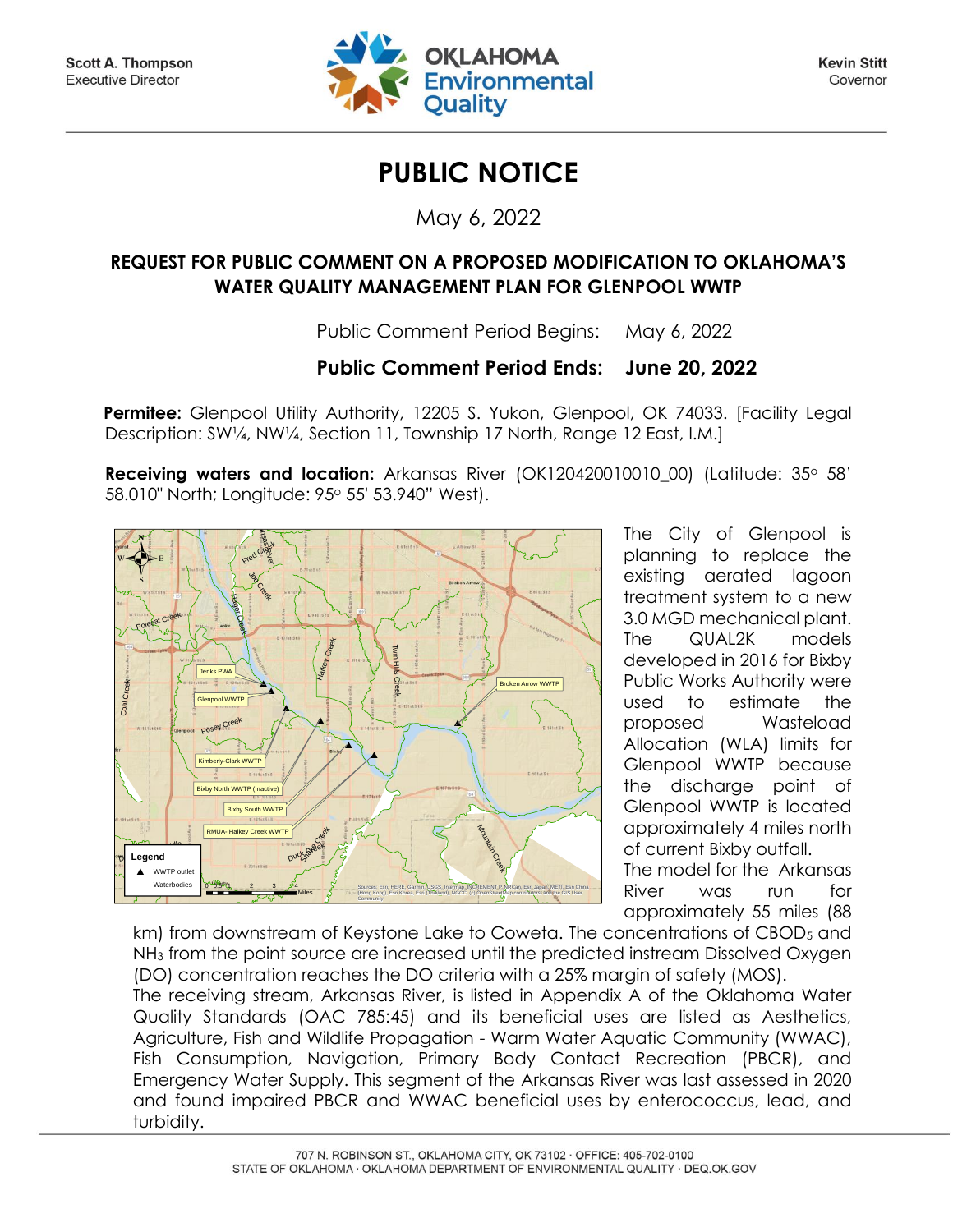This WLA has been developed to ensure that the limits assigned to the discharge are stringent enough to maintain DO standards under critical conditions. The proposed discharge limits for Glenpool WWTP are shown below:

## **Glenpool WWTP**

 Proposed Design Flow: 3.0 MGD Year-round: 30.0 mg/L BOD<sup>5</sup> and 30.0 mg/L TSS

These limitations are minimum requirements. If a Total Maximum Daily Load (TMDL) is approved for the stream, any more stringent limitations contained in the TMDL will apply. The comment period will be open for 45 days. If you have any concerns regarding these proposed limits, please submit your comments in writing by the end of the workday on **June 20, 2022,** to:

> Soojung Lim Water Quality Division Oklahoma Department of Environmental Quality P.O. Box 1677 Oklahoma City, OK 73101-1677 (405) 702-8195 E-mail: Water.Comments@deq.ok.gov

You may also request a public meeting in writing. If there is a significant degree of public interest, DEQ will schedule a public meeting. After evaluating comments received and making any necessary changes, the WLA will be submitted to the U.S. Environmental Protection Agency (EPA) for final approval.

| <b>FACILITY 208:</b>                      |  | Glenpool                                  |                                    |                                   | CITY/TOWN:            |               | Glenpool          |           |
|-------------------------------------------|--|-------------------------------------------|------------------------------------|-----------------------------------|-----------------------|---------------|-------------------|-----------|
| <b>LEGAL LOCATION*:</b>                   |  | SW1/4, NW1/4 S11, T17N, R12E SE/SW/NW     |                                    |                                   | COUNTY:               |               | Tulsa             |           |
| <b>POD LOCATION*:</b>                     |  | SW/SW/NE                                  | SE1/4, SE1/4, NW1/4 S4, T17N, R13E |                                   | SEGMENT:              |               | 120420            |           |
| 35° 58' 58.010" N<br><b>POD LATITUDE:</b> |  |                                           |                                    |                                   | <b>POD LONGITUD*:</b> |               | 95° 55' 53.940" W |           |
| OPDES #:                                  |  | OK0027138                                 |                                    |                                   | <b>FACILITY ID #:</b> |               | S-20430           |           |
| <b>CURRENT TREATMENT PROCESS**:</b>       |  |                                           | Aerated Lagoon Mechanical Plant    |                                   |                       |               |                   |           |
| PRESENT AVG. DAILY FLOW (MGD):            |  |                                           | 0.71.3                             | 2019 ESTIMATED POPULATION**:      |                       |               | 13,936            |           |
| DESIGN AVG. DAILY FLOW (MGD):             |  |                                           | 1,443.0                            | YEAR 2041 PROJECTED POPULATION**: |                       |               | 33,964            |           |
| <b>RECEIVING</b><br>STREAM:               |  |                                           | Arkansas River (OK120420010010_00) |                                   |                       | Stream Class: |                   | Perennial |
| 7-day 2-year low flow in MGD (7Q2)**      |  |                                           |                                    | 418 794                           |                       |               |                   |           |
| DMA:                                      |  | <b>Glenpool Utility Service Authority</b> |                                    |                                   | <b>DMA</b><br>STATUS: | Approved      |                   |           |